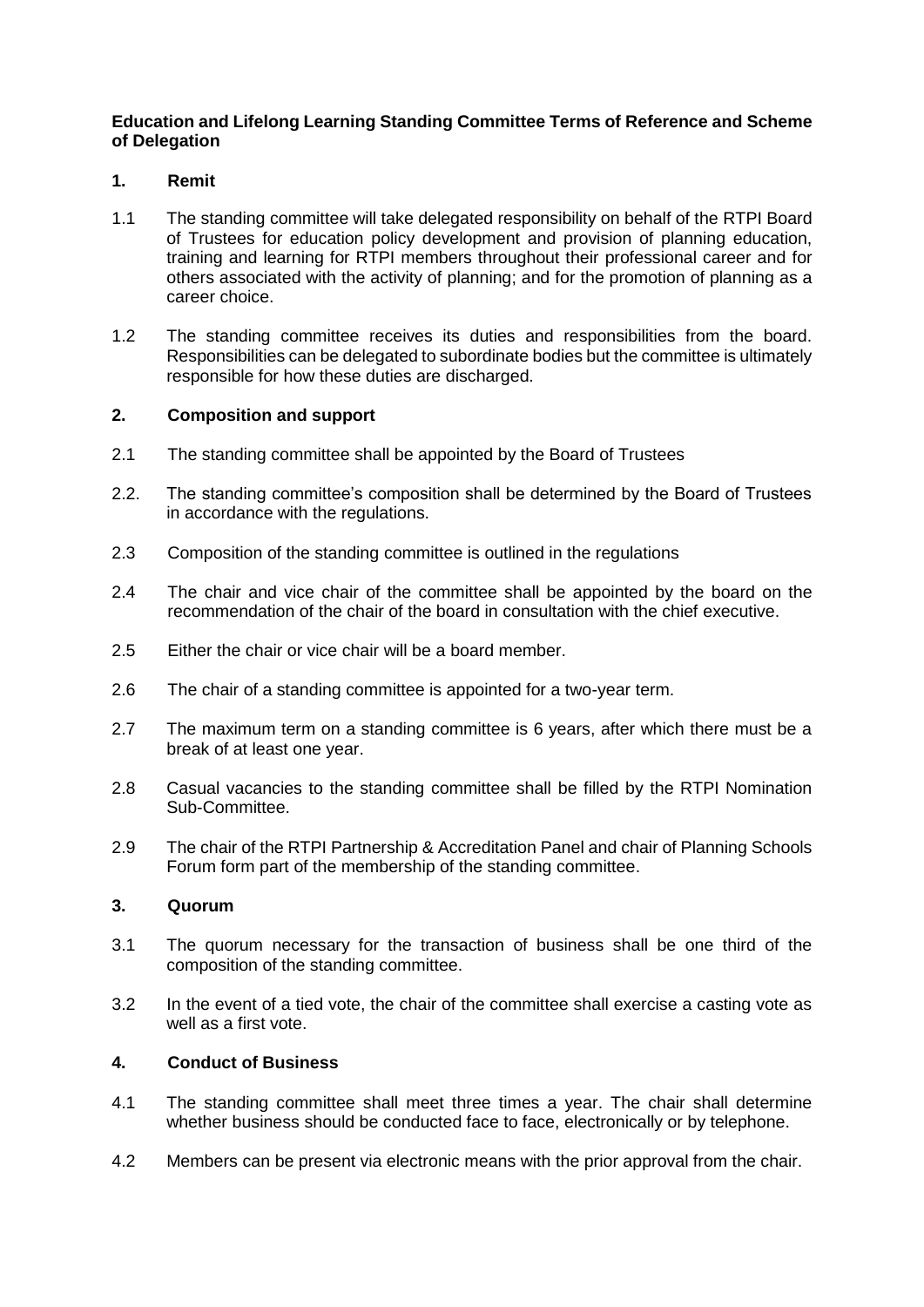- 4.3 Meetings of the standing committee shall be called by the secretary of the standing committee, at the request of the standing committee chair who shall determine the date.
- 4.4 Unless otherwise agreed, notice of each meeting confirming the type of meeting venue, time and date, together with an agenda of items to be discussed, shall be forwarded to each member of the standing committee and any other person required to attend no later than 5 working days before the date of the meeting. Supporting papers shall be sent to standing committee members and to other attendees as appropriate, at the same time.
- 4.5 Dates of meetings will be decided prior to 1<sup>st</sup> January of each year. Dates can only be varied upon agreement of the chair of the committee and the Chair of the Board of Trustees.

#### **5. Minutes**

- 5.1 The minutes secretary will ascertain, at the beginning of each meeting, the existence of any conflicts of interest and ensure that these are minuted.
- 5.2 The secretary shall minute the proceedings and resolutions of all standing committee meetings, including the names of those present and in attendance.
- 5.3. Minutes of the standing committee meetings shall be circulated promptly to all members of the standing committee.
- 5.4 Items or minutes which contain commercially sensitive information, contractual issues, issues relating to employment, legal proceedings, information provided in confidence or which identify an individual shall be marked as confidential.
- 5.5 Minutes and papers for the standing committee shall be in accordance with the Institute's service standards.

#### **6. Reporting responsibilities**

- 6.1. The standing committee chair shall report formally to the board on its proceedings after each meeting on all matters within its duties and responsibilities.
- 6.2. The standing committee shall make whatever recommendations to the Board it deems appropriate on any area within its remit where action or improvement is needed.

#### **7. Decisions delegated to the Education and Lifelong Learning Standing committee by the Board of Trustees**

## **7.1 For determination**

- Consideration and approval of RTPI's initial planning education policy and guidance on its accreditation and partnership processes.
- Policy and guidance on non-university study pathways in town planning.
- Overview of the knowledge and skills required throughout a career in town planning including employer support.